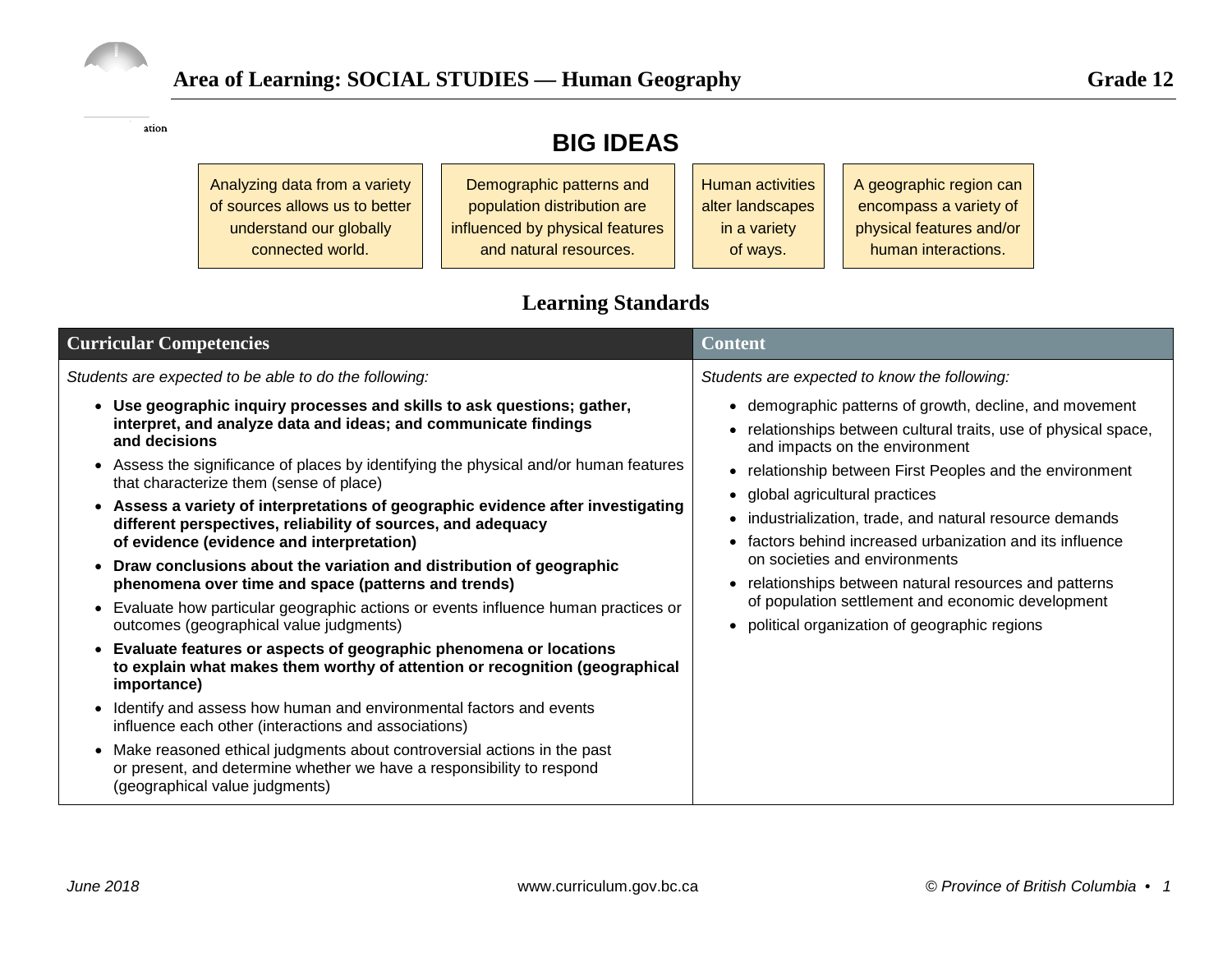• **Use geographic inquiry processes and skills to ask questions; gather, interpret, and analyze data and ideas; and communicate findings and decisions:**

*Sample topics:*

- Map skills:
	- Use a map for navigation.
	- Understand a map legend.
	- Use map scales.
	- **Understand latitude and longitude.**
	- **Understand topographic maps and contour lines.**
- Mapping software and GIS tools
- Interpreting satellite images and photos
- **Assess a variety of interpretations of geographic evidence after investigating different perspectives, reliability of sources, and adequacy of evidence (evidence and interpretation):**

*Sample activities:*

- Research a contentious geographic issue by examining different sides of the issue, comparing the evidence, and reaching a conclusion. The following are some possible issues to research:
	- **•** buying local versus imported produce
	- environmental impact of living in cities versus living in rural areas
	- impact of climate change on northern regions versus equatorial regions
- Compare different versions of a world map and talk about what the differences mean (e.g., Mercator projection makes Africa and Greenland look the same size even though they aren't).
- **Draw conclusions about the variation and distribution of geographic phenomena over time and space (patterns and trends):**

*Key questions:*

- What are some reasons that a company might move manufacturing of certain goods from one country to another?
- Is resource use and development always harmful to the landscape?
- How have our Canadian eating patterns changed over the last 100 years? Where did our food come from then? Where does it come from now? What do we eat now that we didn't used to eat? Where does it come from?

*Sample activities:*

- Research a specific product (e.g., toothbrush, basketball, avocado). Where is it grown/sourced, manufactured and then sold?
- Find historical photos of the town you live in/were born in and compare them with how the town looks now. What changes happened and why?
- Compare political systems in Canada with those in another country. What differences in values and beliefs might account for the very different ways countries govern themselves?
- **Evaluate features or aspects of geographic phenomena or locations to explain what makes them worthy of attention or recognition (geographical importance):**